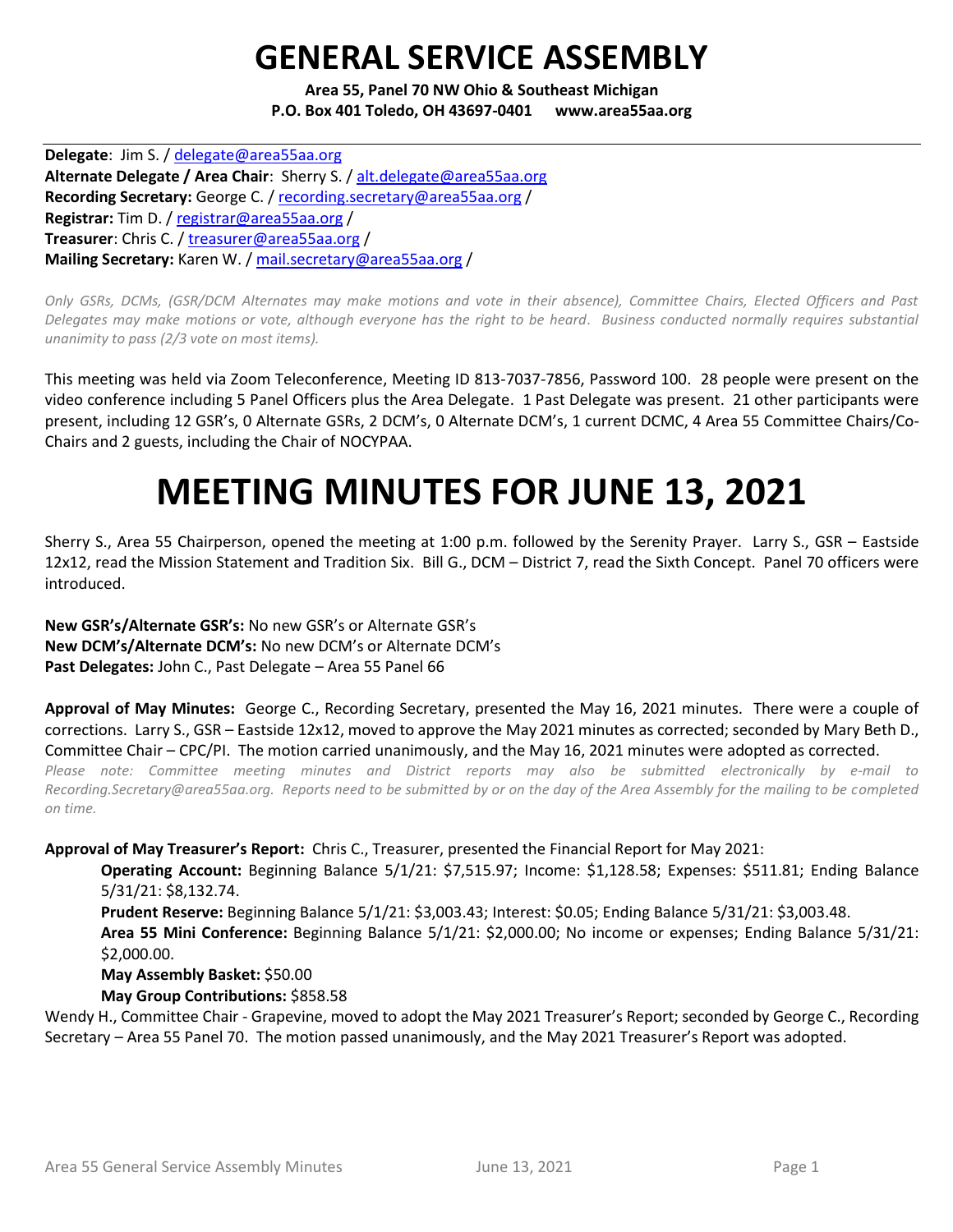## **COMMITTEE/LIAISON REPORTS**

## **Archives:** / Billy S. [/ archives.chair@area55aa.org](mailto:archives.chair@area55aa.org) /

Billy S., Chair, gave a brief report. The Archives Committee is starting back up, with the next meeting on Monday, July 19, at 6:00 p.m. at Central Office. The Committee will be undertaking a task of interviewing "long-timers."

*The Archives Committee may be changing their normal meeting time.* 

#### **Multi-District Correctional:** Dawn and Geno F. [/ corrections.chair@area55aa.org/](mailto:corrections.chair@area55aa.org/)

Dawn F., Co-Chair, gave a brief report and submitted a written report. The Committee met on May 26 with 4 members present. The Committee fulfilled all three of the commitments for the Driver Intervention Programs (Groups are no longer asked to attend due to the limit of 2 A.A.'s per program). The Talbot DIP's limit of 2 A.A.'s is not COVID related, but due to the staff's concern that groups go beyond the 1-hour time limit. The CTF-Men's campus is working on physical facility updates and, upon completion, will focus on getting men to attend meetings. Currently the CTF-Men's facility has an A.A. meeting via Zoom on Thursdays from 7-8 p.m. that is closed to CTF men and Correctional Committee members only. The CTF-Women's weekly meeting on Mondays from 7-8 p.m. has had up to 20 attendees per week. The Work Release facility has not been open during the pandemic. At the TCI-Toledo Prison facility, Committee members have been attending three meetings per week, held Monday evenings and twice on Wednesdays. The Committee had \$40 donated through the Area 55 Mini-Conference as earmarked funds for the Corrections Committee. The Committee spent \$89.94 on June 1 for Big Books and 12x12's requested by a Committee member who began taking meetings in-person to TCI in May. The Committee still needs help to fill the meetings at the TCI facility. At the Allen-Oakwood Correctional Institution in Lima, Chrissy M., DCM – District 14, has been attending Zoom meetings on Thursdays at 3:30 p.m. with inmates of the facility. Dawn, Committee Chair, will be attending the CPC/PI Teams presentation for prison administrators on June 9. The next Committee meeting will be June 16 at 6:30 p.m. via Zoom.

*The Multi-District Correctional Committee has changed their meeting time. The Committee will now meet the 3rd Wednesday of each month at 6:30 p.m.; the Committee may meet at an alternate location – for more information, visit area55aa.org.*

#### **CPC/PI:** Mary Beth D. / [cpc.pi@area55aa.org](mailto:cpc.pi@area55aa.org) /

Mary Beth D., Chair, gave a brief report and also submitted a written report. The Committee met on May 5. On June 9, committee members Mary Beth D. and Karen W., and Corrections Chair Dawn F. attended the Northwest Recovery Services Supervisors meeting, which included supervisors from the area correctional institutions. At that presentation, Karen W. presented a 15-minute segment about A.A., followed by questions and answers. Most questions were centered on how A.A. can help the inmates at the facilities. At that meeting, the topic of "lifers" not having an opportunity to be a part of an outside A.A. group came up. Dawn e-mailed the group the A.A. Group Handbook and encouraged members inside a prison to run an A.A. meeting. The CPC/PI Committee agreed to provide the supervisor's group a presentation that illustrates the traditions for a meeting. The Committee has reached out to the Chemical Dependency Specialists within the Adult Parole area. The next meeting of the CPC/PI Committee will be June 16 at 5:30 p.m. via Zoom.

*The CPC/PI Committee meets the 3rd Wednesday of each month, 5:00 p.m., at Central Office; although during the pandemic their meetings will be at 5:30 p.m. via Zoom at 831-8766-3059, Password: 530.*

#### **Accessibilities:** Matt A. / [accessibilities@area55aa.org](mailto:accessibilities@area55aa.org) /

#### No report was given.

*The Accessibilities Committee meets the 2nd Monday of each month, 6:30 p.m., at Central Office; although may be suspended during the Coronavirus pandemic.*

#### **Grapevine:** Wendy H. / [grapevine.chair@area55aa.org](mailto:grapevine.chair@area55aa.org) /

Wendy H., Chair, gave a brief report. The Committee did not meet in April, but did meet in person in May at Pearson Park. The Committee will not meet in June, as they will be meeting at an A.A. group anniversary at Living Sober on June 14.

*March Financial Report***:** \$211.75 beginning balance; Book Sales of \$56.00; ending balance \$267.75. Larry S., GSR – Eastside 12x12, moved to approve the report; seconded by Lorrie E., GSR – Mission for Traditions. The motion carried unanimously, and the March Grapevine Report was adopted.

*April Financial Report***:** \$267.75 beginning balance; Book Sales of \$66.00; Book purchase of \$234.50; ending balance \$99.25. George C., Recording Secretary – Area 55 Panel 70, moved to approve the report; seconded by Mary Beth D., Committee Chair – CPC/PI. The motion carried unanimously, and the April Grapevine Report was adopted.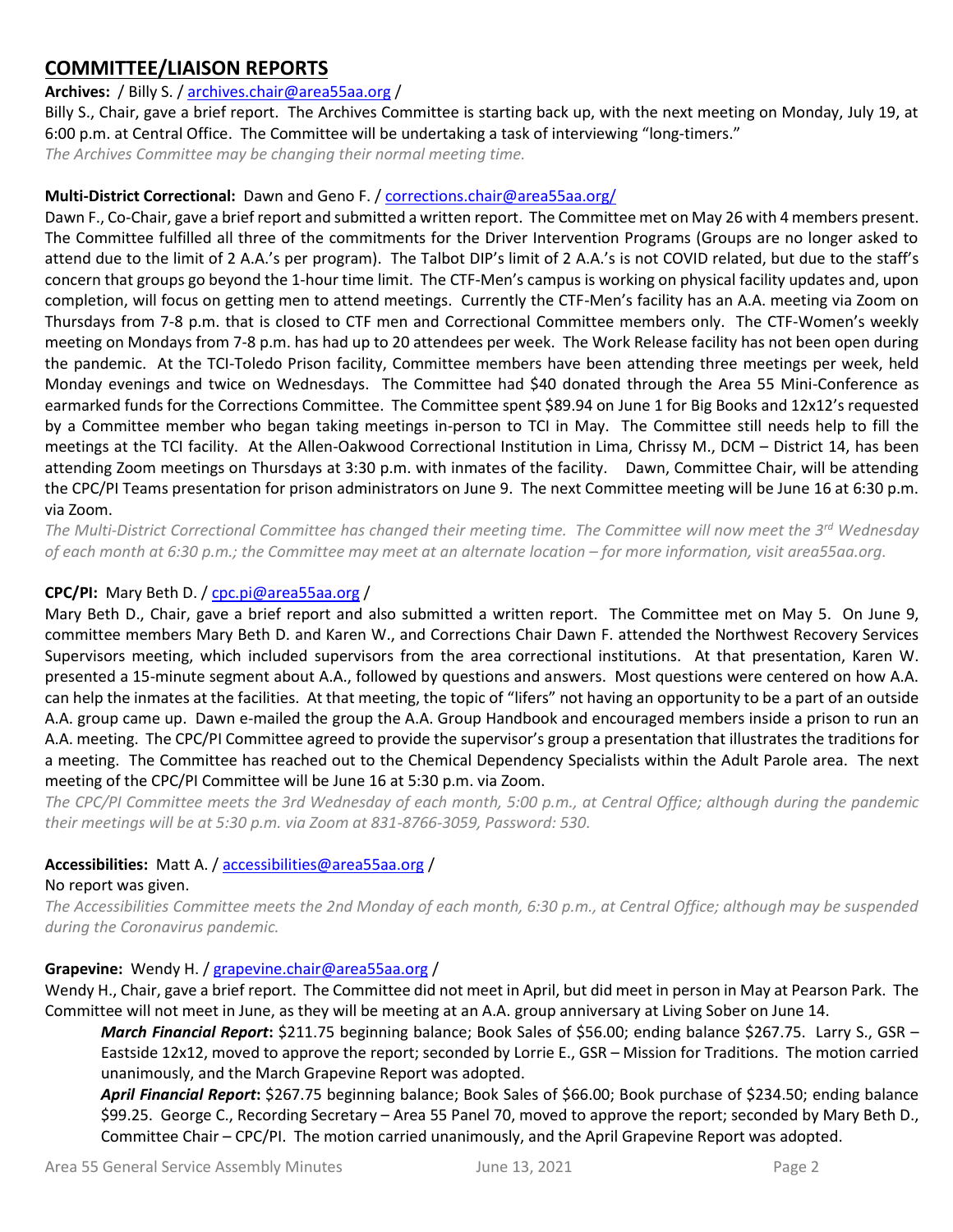*May Financial Report***:** \$99.25 beginning balance; no income or expenses; ending balance \$99.25. Lorri E., GSR – Mission for Traditions, moved to approve the report; seconded by Karen W., Mailing Secretary – Area 55 Panel 70. The motion carried unanimously, and the May Grapevine Report was adopted

The next meeting of the Grapevine Committee will be Monday, July 12, at 6:00 p.m. at Rudy's Hot Dog on Monroe Street in Toledo.

*The Grapevine Committee meets the 2nd Monday of each month, 6:00 p.m., although may be suspended during the Coronavirus pandemic.* 

#### **Group Services:** John C. / [groupser.chair@area55aa.org](mailto:groupser.chair@area55aa.org) /

John C., Chair, gave a brief report. The Group Services Committee has been tasked with helping groups as they transition from online meetings back to in-person meetings. If your group needs any help, please contact John. The Committee will resume meetings, starting Monday, July 26, at 6:00 p.m. at Central Office.

#### **Website:** *Vacant position* [/ web.comm.chair@area55aa.org](mailto:web.comm.chair@area55aa.org) /

Wendy S., Area 55 Webmaster and member of the Website Committee, gave a brief report. The Committee met Tuesday, June 1, with three members present. The Committee is requesting any group changes (meeting in-person now, changed meeting locations, etc.) to please utilize the change forms on area55aa.org. The Committee discussed adding specialized district pages and including the definition of a district to the website. The district pages could also include district meeting minutes.

*May Website Statistics:* 3,573 unique visitors; 5,747 total visits (1.6 visits per visitor); 75,472 pages viewed.

The next meeting of the Website Committee will be Tuesday, July 6 at 6:00 p.m. via Zoom.

*The Website Committee has rescheduled their meetings to the first Tuesday of each month at 6:00 p.m. at Zoom meeting ID 273-332-805, password 830.*

#### **Northwest Ohio/Southeast Michigan Intergroup:** No report was given

#### **NOCYPAA Liaison:** Connor G. (Northwest Ohio Committee of Young People in AA)

Connor G., Chair, gave a brief report. The next event for NOCYPAA will be in July, more details will be coming soon. The Ohio Young People in A.A. (OYPAA) will be doing a Mid-Summer camping event near Logan, Ohio June 25-27, with several Area 55 members attending. NOCYPAA will also be participating in the Ohio State Convention. The next business meeting for NOCYPAA will be today, June 13, at 3:00 p.m.

**MONCYPAA Liaison:** Logan T. No report was provided.

#### **Ad Hoc Area 55 Online Meetings Committee:** Josh D.

*This Committee has been dissolved.*

## **DISTRICT COMMITTEE MEMBER ("DCM") REPORTS**

**DCM Chair:** Kimbrough Polinsky, District Committee Member Chair No report was given. The District Committee Member meeting was held at 11:30 a.m. today.

**District 7:** Bill G., DCM – District 7, gave a brief report and submitted a written report. The Thursday Maumee 12x12 8:00 p.m. is meeting in-person and online (hybrid). The New Beginnings Wednesday 6:30 p.m. Big Book meeting is back to in-person meetings at Providence Lutheran, but in a different room (Family Life Center). The Maumee Sunday Night Open Lead 8:00 p.m. meeting will resume in-person effective June 13.

**District 14:** Christine M., DCM – District 14, gave a brief report. The Friday 7pm meeting, Oasis Group, has resumed in-person meetings. The next district meeting will be the fourth Wednesday in July at Grace Fellowship Church (Elm and Nixon in Lima).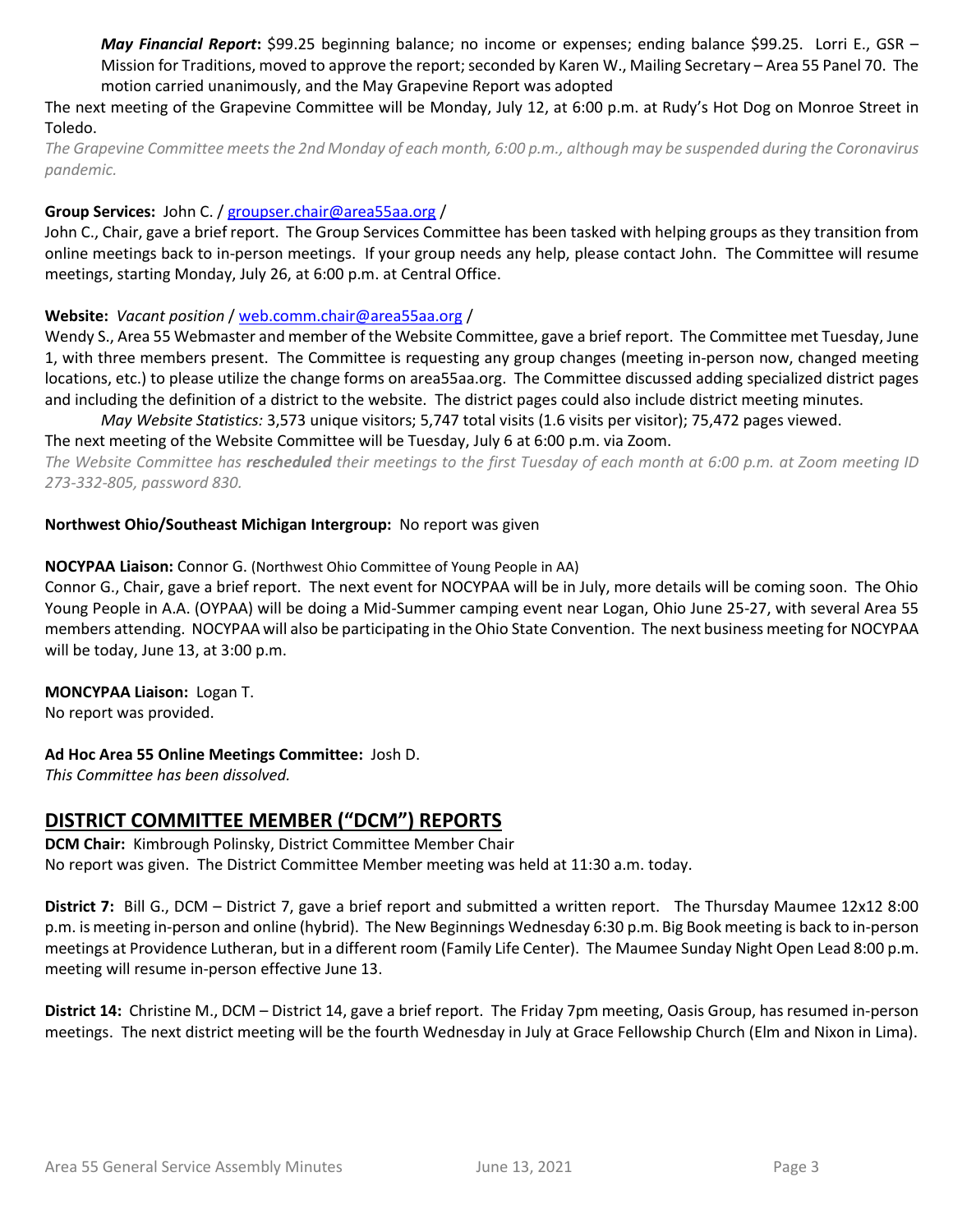## **DELEGATE'S REPORT:** Jim S. / [delegate@area55aa.org](mailto:delegate@area55aa.org) /

Jim S., Delegate – Area 55 Panel 70, provided the Delegate's Report.

**A.A. Anniversary:** Jim wished a happy 86th birthday to our fellowship

**Updates to Meetings:** As groups begin to re-open, or no longer meeting, it is important that the group updates the information through Tim D., Area 55 Registrar. The change forms can be found on the area55aa.org website. Also please fill out this form if the GSR has changed.

**Committee Meetings:** Jim has requested that Area 55 Committees resume in-person meetings starting in July as Central Office has decided to allow the facility to be used for that purpose.

**Ad-Hoc Online Meetings Committee:** The Ad Hoc committee has been dissolved, with any responsibilities being absorbed into the Website Committee. Jim thanked the Ad Hoc Committee and its members for doing a great job.

**General Service Assembly:** The Area continues to look for ways to return to in-person General Service Assembly meetings.

**65th Ohio State Convention:** The convention, *Our Great Responsibility*, is planned for August 20-22, 2021, and will be held virtually. You can register for free at area55aa.org.

**Group Services Committee:** The Committee, headed by John C., is able to help groups making a transition back to in-person meetings. Several challenges, including changing locations, can be assisted via the Committee.

**Website Committee**: The Chair of this committee is vacant. Jim has reached out to a member to see their interest in chairing the committee.

## **OLD BUSINESS**

The Assembly Discussed the Ad Hoc Online Meetings Committee's official recommendation to modify the Area 55 Guidelines to include the following:

> **For Incorporation into the Area 55 Guidelines Online Group Representation within the Area 55 General Service Structure**

Online-only groups, as part of AA, are entitled to have a voice in the Area 55 General Service Assembly, in accordance with AA Traditions.

#### **District within the Area**

These groups have the autonomy to either share their voice as part of an Online Group District (District 0), or choose a district based on the general geography of its members.

#### **Eligibility of Online Groups to Participate within the Area 55 Service Structure**

In order for an online group to be represented in the General Service Assembly:

- The group must consist primarily of members residing in Area 55.
- Membership of AA's living outside of Area 55 does not disqualify the group from sharing its voice.
- The elected GSR to Area 55, should reside within Area 55,
- The elected GSR should be the only GSR representing the group's voice the group should not also have a GSR for a different Area.

#### **Area 55 General Service Assembly**

To allow representation of online groups in General Service Assembly, the GSA will make every effort to establish a hybrid meeting model to allow those with accessibility issues the right of full participation, as guaranteed in the Concepts.

George C., Recording Secretary – Area 55 Panel 70, moved to adopt the Ad Hoc's recommendation and incorporate them into the Area 55 Guidelines; seconded by Jim S., Delegate – Area 55 Panel 70. After discussion, the motion passed unanimously (18 yes, 0 no, 0 abstentions) and the above guidelines will be incorporated into the Area 55 Guidelines.

The Assembly discussed potential sites for in-person General Service Assembly meetings. The Assembly also discussed rotating Assembly meetings throughout the Area. No action was taken.

There was \$20 collected for today's Assembly basket. Mary Beth D., Committee Chair – CPC/PI, moved to keep today's basket within the Area; seconded by Wendy S., GSR – Ottawa Open Discussion. The motion carried unanimously, and today's basket of \$20 will be kept in the Area.